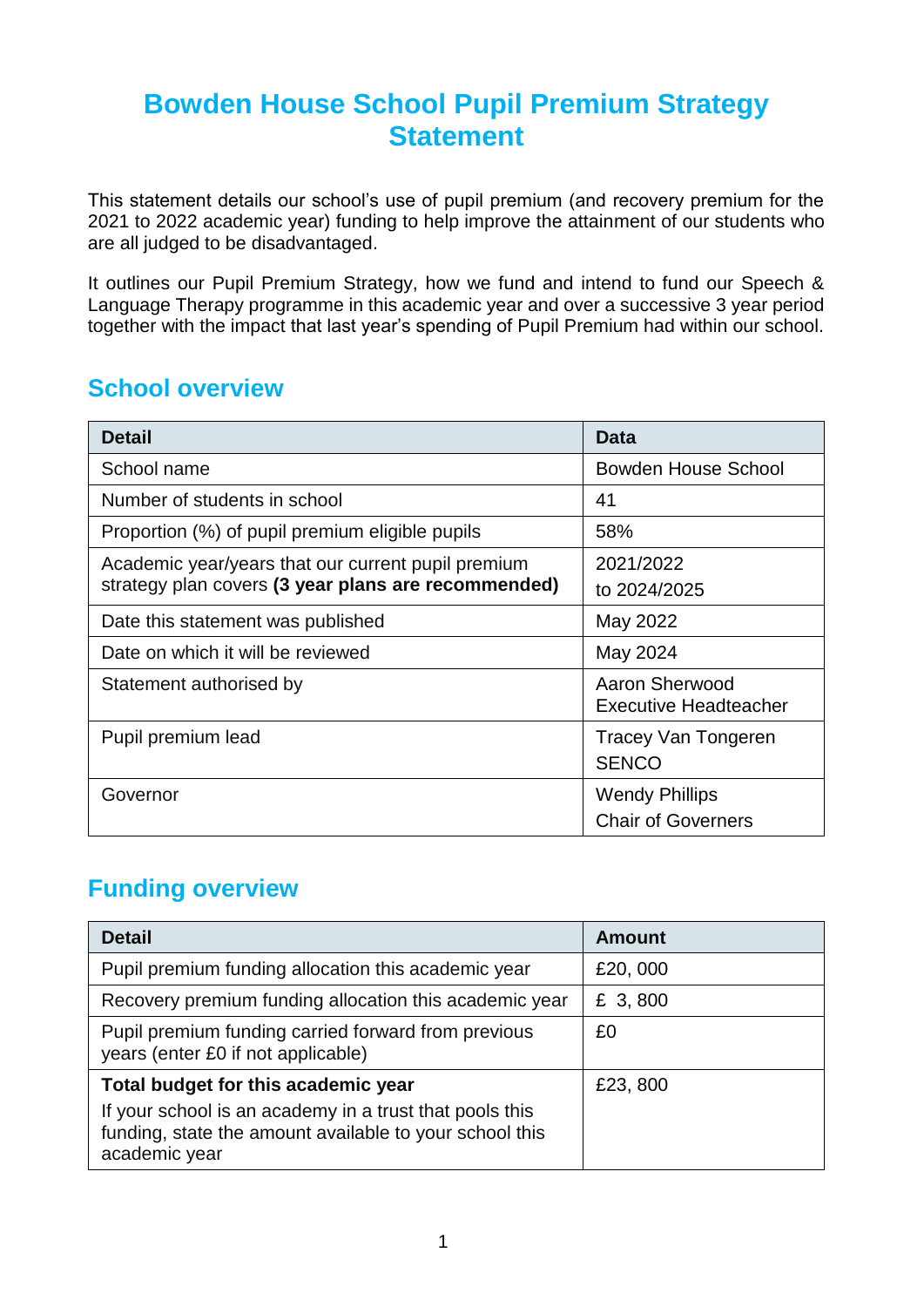# **Part A: Pupil Premium Strategy Plan**

#### **Statement of Intent**

Bowden House is a special, residential school providing a nurturing, therapeutic environment for boys aged 9 – 18 years. It caters for the individual, academic and social needs of its students over a 24 hour curriculum.

The school acknowledges the impact that many of its students have experienced in previous educational settings where their social, emotional and mental health difficulties have limited their educational and social progress.

This Statement of Intent aims to provide an evidence base to support the school's use of Pupil Premium funding to enable the school to meet the needs of students with profound difficulties in speech and language which has delayed their academic and social development. The sustained provision of Speech & Language Therapy delivered within the curriculum as well as individualised programmes, is a crucial element in our students' progress.

It is acknowledged that SLCN might be masked by other 'labels' or 'diagnoses', such as learning difficulties or SEMH difficulties. To address these assumptions, each student upon admission to the school, is subject to a full assessment which includes formal testing in a quiet, 1:1 setting using a range of standardised tests and informal assessment by observation in and around school. Assessment is carried out on vocabulary, auditory memory, receptive and expressive language skills; reading, spelling and cognitive abilities and the social use of language and social skills. A detailed report is written and a summary sheet 'pen portrait' is produced and distributed to all school staff.



The standardised assessments are repeated annually in the summer term to track progress and continually advise staff on how to differentiate teaching. This information contributes to reports for initial reviews, Annual Reviews of EHCPs, CLA and PEPs and when applying to readers and scribes in exams.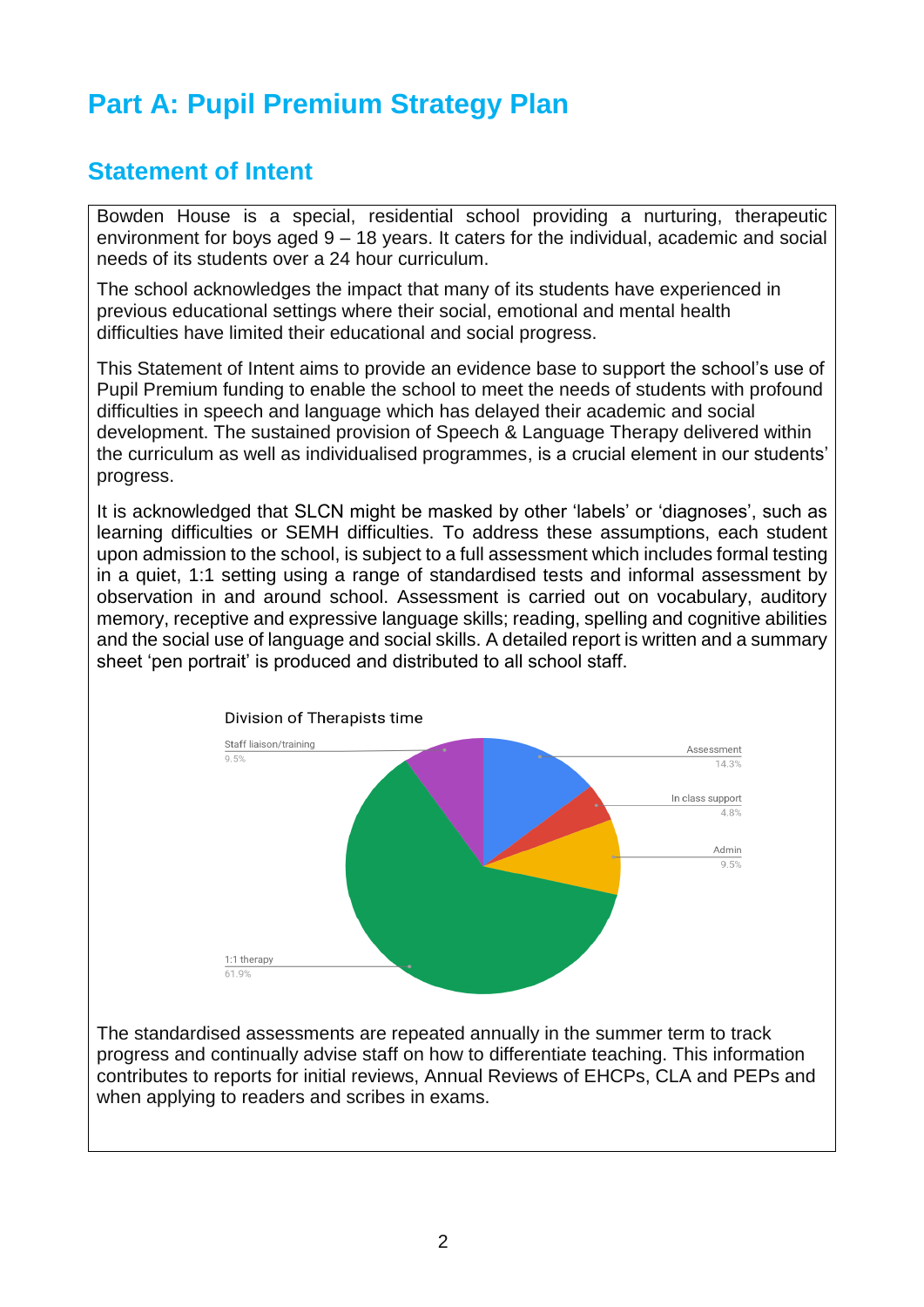## **Challenges**

This details the key challenges to achievement that we have identified among our students

| <b>Challenge</b><br>number | <b>Detail of challenge</b>                                                                                                                                                                                                                                                                                                                                                                                                                                     |
|----------------------------|----------------------------------------------------------------------------------------------------------------------------------------------------------------------------------------------------------------------------------------------------------------------------------------------------------------------------------------------------------------------------------------------------------------------------------------------------------------|
| 1                          | All our students are subjects of Education, Health & Care Plans (EHCPs)<br>with a considerable majority displaying speech, language and<br>communication needs (SLCN). It is generally acknowledged that these<br>needs often go unrecognised because behaviour can mask a child or<br>young person's difficulties with communication. At Bowden House School<br>85% of our students have significantly impaired speech, language<br>and communication skills. |
| 2                          | Our students with SLCN often have significant difficulties with reading<br>and writing because the underlying skills required to communicate<br>verbally are also involved in learning literacy                                                                                                                                                                                                                                                                |
| 3                          | Our assessments, observations and discussions show that our students<br>generally have greater challenges around communicating and<br>expressing their needs including non-verbal and social interaction due<br>to limited language skills                                                                                                                                                                                                                     |
| 4                          | Through observations and conversations with our students and their<br>families, we find that our students generally have fewer opportunities to<br>develop cultural capital outside of school                                                                                                                                                                                                                                                                  |
| 5                          | Our assessments and observations indicate that our students often<br>require additional support to develop personal skills, e.g., independent<br>travel                                                                                                                                                                                                                                                                                                        |
| 6                          | Our assessments, observations and discussions demonstrate that the<br>education, wellbeing and wider aspects of development of many of our<br>students have been impacted by the pandemic to a greater extent than<br>the majority of their peers in mainstream settings.                                                                                                                                                                                      |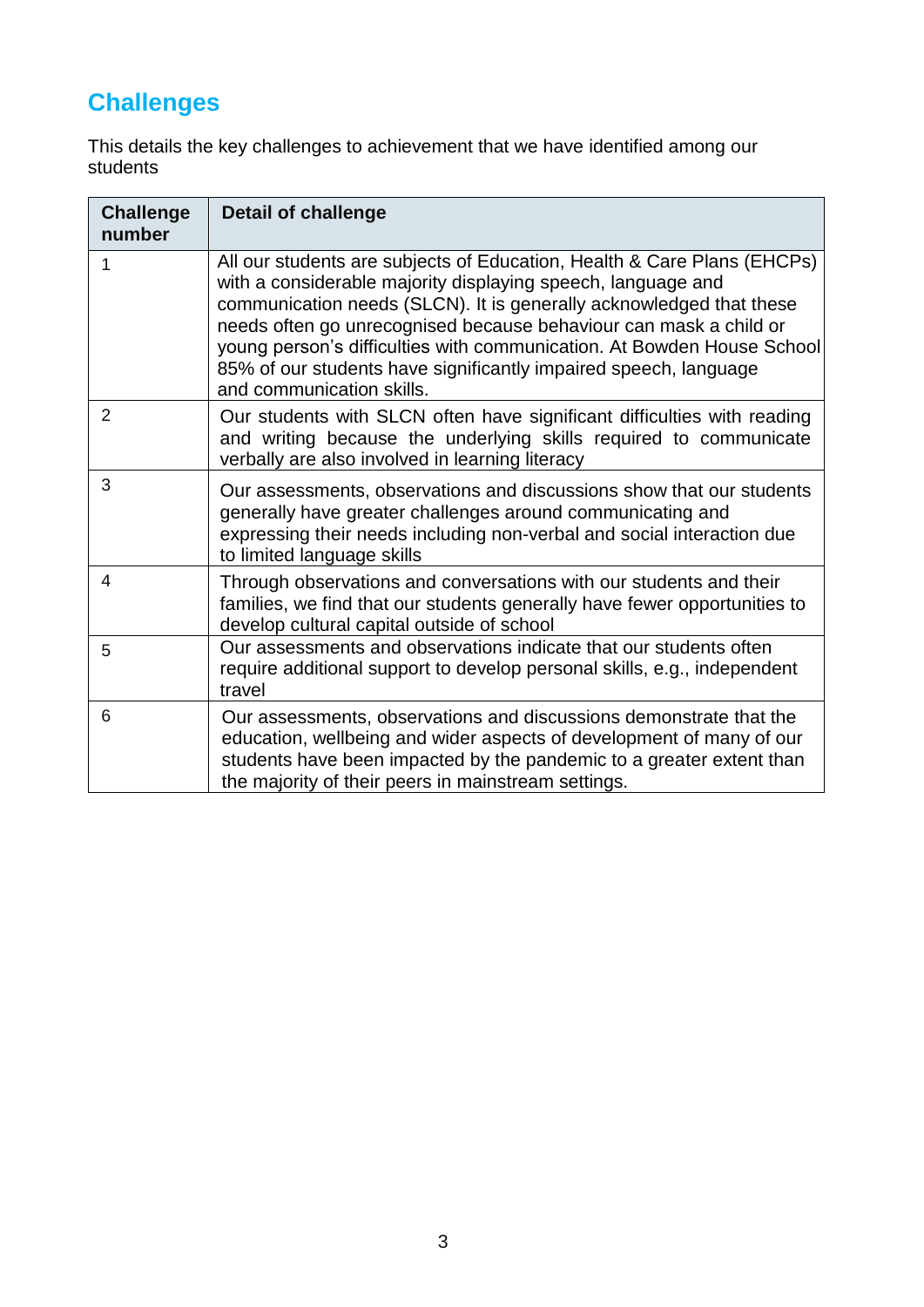### **Intended outcomes**

This explains the outcomes we are aiming for **by the end of our current strategy plan**, and how we will measure whether they have been achieved.

| <b>Intended outcome</b>                                                                                                                    | <b>Success criteria</b>                                                                                                                                                                                                                                                                                                                                |
|--------------------------------------------------------------------------------------------------------------------------------------------|--------------------------------------------------------------------------------------------------------------------------------------------------------------------------------------------------------------------------------------------------------------------------------------------------------------------------------------------------------|
| <b>SLCN</b> assessments<br>for all students<br>resulting in a discreet<br>programme of 1:1<br>SALT for those<br>students with the          | Our SALT plays a key role in supporting our students and<br>understanding the links between communication and<br>behaviour including SEMH by identifying their SLCN,<br>advising the students' families and carers and professionals<br>working with them on how to respond appropriately and<br>providing direct therapy to all students who need it. |
| most severe speech<br>and language                                                                                                         | <b>Progress tracking:</b>                                                                                                                                                                                                                                                                                                                              |
| difficulties and for<br>students identified as<br>failing to make<br>expected progress in<br>school. To provide a<br>joined up approach in | In the year 2021/22, the mean average reading age of our<br>students has increased from 10 years 3 months to 12 years 4<br>months. The spelling mean average spelling age has<br>increased from 9 years 2 months to 10 years and the mean<br>average vocabulary age has increased from 9 years 5<br>months to 11 years 6 months.                       |
| addressing SLCN for<br>all students                                                                                                        | Direct (1:1) currently 61.9% of SALT time and in-class<br>support currently 4.8% of SALT time has resulted in<br>significant progress in reading, spelling and vocabulary.                                                                                                                                                                             |
|                                                                                                                                            | Sustained or increased progress over the next 3 years with<br>the same levels of SALT support, is expected to result in<br>further growth of the recorded mean averages in reading,<br>spelling and vocabulary                                                                                                                                         |
| <b>Weekly Oracy Target</b><br>- a whole school<br>oracy programme<br>where aspects of<br>speaking and<br>expressive language;              | Each week there is a different target with advice and<br>activities for staff to integrate into their lesson plans. These<br>targets range from 'demonstrate good listening' to 'use<br>vocabulary to describe emotions' and 'know when I haven't<br>understood and ask for help'. Students earn 'oracy superstar'<br>stickers towards a reward.       |
| listening and<br>receptive language<br>and social<br>communication skills<br>are targeted across<br>the whole school in<br>every lesson    | This programme will continue to filter throughout the school<br>and demonstrate through student achievement, to the wider<br>aspects of understanding and expression in the use of<br>language and its role in communication                                                                                                                           |
| Initiatives to promote<br>language<br>development across<br>the school to improve<br>students' social                                      | 'Word Power' where students are praised for using<br>imaginative words throughout the school; 'Word of the Week'<br>- where a new word is introduced and promoted in lessons;<br>are subject specific vocabulary and are in-line with the 'word<br>aware' approach.                                                                                    |
| interaction skills                                                                                                                         | The success of this initiative will continue at Bowden House<br>and become an integrated aspect within the whole school<br>learning programme                                                                                                                                                                                                          |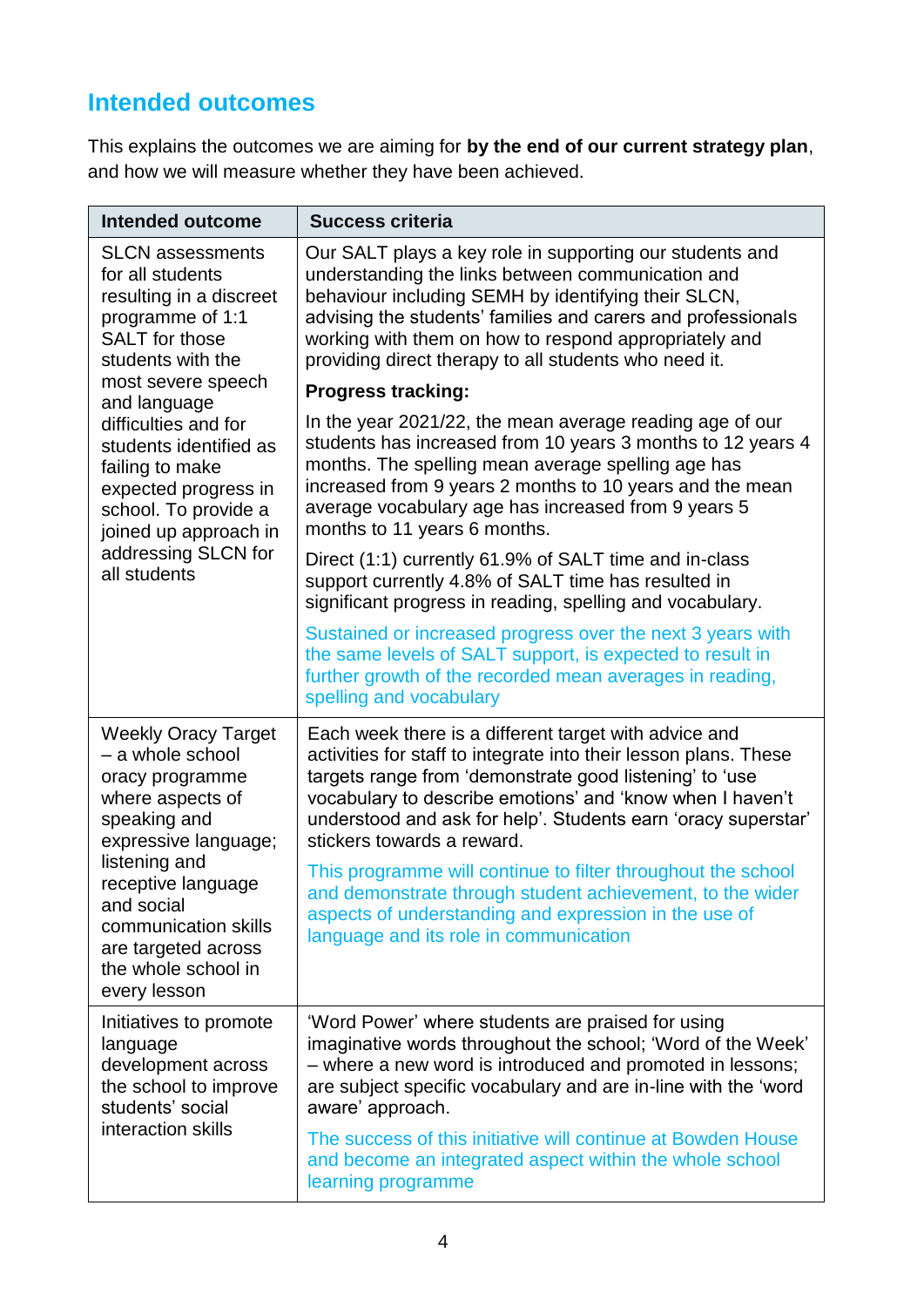| <b>Cultural Capital</b>                                      | The staff at Bowden House School embrace the concept that<br>cultural capital is the 'essential knowledge that children need<br>to prepare them for their future success'. The school prides<br>itself on knowing its students and having high aspirations for<br>their learning and development. The regular and sustained<br>input of SALT across the school assists in the development<br>of language, improving access to learning and social<br>emotional and academic achievement.                                                                                                                                                                                                                                                                                                                                                                                                                               |
|--------------------------------------------------------------|------------------------------------------------------------------------------------------------------------------------------------------------------------------------------------------------------------------------------------------------------------------------------------------------------------------------------------------------------------------------------------------------------------------------------------------------------------------------------------------------------------------------------------------------------------------------------------------------------------------------------------------------------------------------------------------------------------------------------------------------------------------------------------------------------------------------------------------------------------------------------------------------------------------------|
|                                                              | Cultural Capital in Bowden House School extends its<br>contribution into different experiences and opportunities<br>where enhanced confidence through increased access to<br>learning and language development has led to students<br>engaging in work experience opportunities both internally<br>and externally.                                                                                                                                                                                                                                                                                                                                                                                                                                                                                                                                                                                                     |
|                                                              | The Oracy Rewards Programme extends into the school's<br>efforts to increase its students' Cultural Capital where<br>stickers are awarded using the weekly oracy target in lessons<br>and around school. These awards translate into a reward that<br>is 'oracy based', i.e. theatre trips, etc., and enables students<br>to further grow their cultural capital.                                                                                                                                                                                                                                                                                                                                                                                                                                                                                                                                                      |
|                                                              | As our students approach adulthood and look towards<br>leaving school, consideration is given to 'what comes next?'<br>The sustained input of SALT either directly to the students or<br>through the whole school Oracy, Word Power and Word of<br>the Week Programmes for all, increases access to the range<br>of opportunities for success in further education, training or<br>employment                                                                                                                                                                                                                                                                                                                                                                                                                                                                                                                          |
|                                                              | The school is confident that successive years of SALT<br>provision to all students together with the Topic programme<br>which includes a wide range of external visits, will<br>demonstrate value in the investment in language and<br>communication growth. The aim of Topic is to address<br>missed gaps in primary learning and knowledge of history<br>and physical sciences, etc., together with experiencing<br>activities within the wider world, Communication and more<br>advanced and appropriate use of language skills aims to<br>contribute to the visible essence of Cultural Capital in<br>knowledge, skills and behaviours accumulated over time<br>through experiences and opportunities. A recently introduced<br>addition to Topic is Social Skills sessions where students are<br>'exposed' to opportunities for guidance in the use of<br>appropriate social norms of behaviour in the community. |
|                                                              | Cultural Capital has now been extended to include work<br>experience where students are introduced to language,<br>communication and the expected behaviours which<br>encompass the adult world.                                                                                                                                                                                                                                                                                                                                                                                                                                                                                                                                                                                                                                                                                                                       |
| To further develop the<br>school's independent<br>living and | As a special, residential school, we are mindful of the lack of<br>confidence in many of our students who have experienced<br>frequent periods of non-school attendance, exclusions and                                                                                                                                                                                                                                                                                                                                                                                                                                                                                                                                                                                                                                                                                                                                |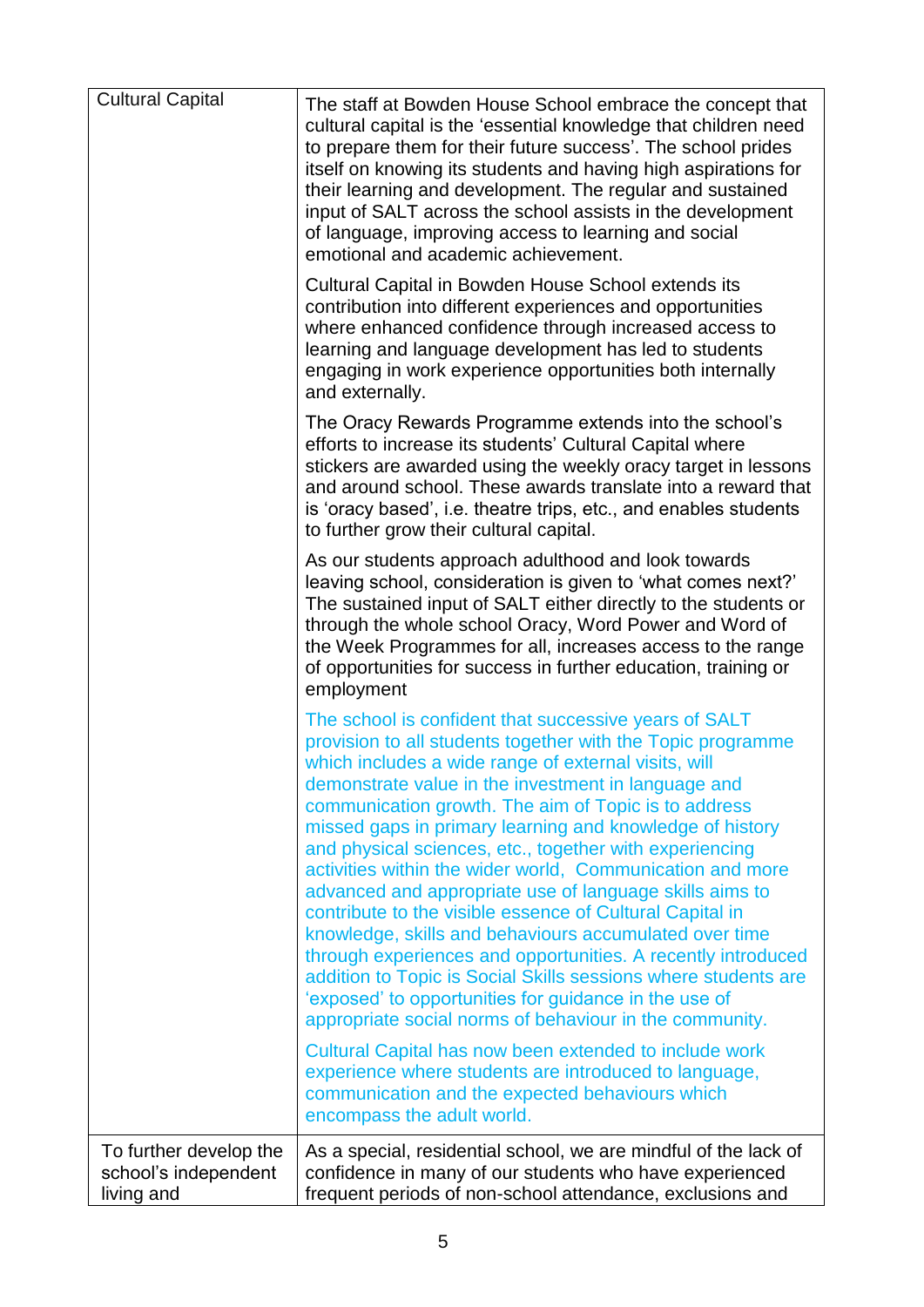| independent travel<br>programmes for all<br>students as they<br>approach Years<br>10/11/12 | chaotic lifestyles. Their admission to Bowden House School<br>sees many of them presenting with feelings of failure and<br>having missed-out on the positive influences which aid the<br>desire for learning; the building of appropriate and<br>sustainable relationships and the expected levels of social<br>development. The nurturing environment of the school upon<br>admission regardless of age, allows them to feel secure, trust<br>the adults around them and engage positively in the life of<br>the school. This is, of course, not without its significant<br>challenges as repairing fractured childhoods takes time.                                                                                                                                                                                                                                                                                                                                                                                                                                                                                                                                          |
|--------------------------------------------------------------------------------------------|--------------------------------------------------------------------------------------------------------------------------------------------------------------------------------------------------------------------------------------------------------------------------------------------------------------------------------------------------------------------------------------------------------------------------------------------------------------------------------------------------------------------------------------------------------------------------------------------------------------------------------------------------------------------------------------------------------------------------------------------------------------------------------------------------------------------------------------------------------------------------------------------------------------------------------------------------------------------------------------------------------------------------------------------------------------------------------------------------------------------------------------------------------------------------------|
|                                                                                            | The 'Intergenerational Cycle of Speech, Language and<br>Communication of Outcomes and Risks', cites that unless 'a<br>young person's opportunity to learn, feel confident, act<br>responsibly, effectively contribute, stay healthy and develop<br>positive relationships', they are unlikely to achieve the 'out-<br>comes in attainment, mental health, employability,<br>responsible behaviour, social capital, relationships and<br>inclusion'.                                                                                                                                                                                                                                                                                                                                                                                                                                                                                                                                                                                                                                                                                                                            |
|                                                                                            | The underlying ethos and philosophy of the school, ensures<br>that the whole staff team places a high value on the<br>importance of working closely with the students and their<br>families or carers. Health and emotional well-being are<br>promoted throughout the 24 hour curriculum and targeted<br>through the specialist support of our Emotional & Wellbeing<br>Intervention Team which includes the SALT.                                                                                                                                                                                                                                                                                                                                                                                                                                                                                                                                                                                                                                                                                                                                                             |
|                                                                                            | The continuing support and high quality input of SALT in the<br>school is built into the 3 year Whole School Development<br>Plan. This further increases the life chances of our students<br>in building their confidence to approach adulthood with the<br>skills needed for independence. Whilst staff members will<br>help the students develop their independence skills in<br>budgeting, cooking and career choices, etc., the emphasis<br>will be on 'weaning' the students off that reliance and there-<br>fore thinking and acting for themselves. This presents<br>challenges and is why early intervention is crucial as many<br>young people with SLCN often have problems understanding<br>what others say to them; have a variety of expressive<br>language difficulties which are a barrier to learning new<br>words for thoughts and feelings; are more prone to<br>distractions and require repetition of information;<br>understanding the rules of conversation and more<br>predominantly have significant difficulties in reading and<br>writing because the underlying skills required to<br>communicate verbally, are also involved in learning literacy. |
|                                                                                            | The school's Careers Programme has developed<br>considerably over the last 2 years providing opportunities for<br>students to attend Careers' Fairs; a Careers' Day in school<br>and now opportunities for work experience.                                                                                                                                                                                                                                                                                                                                                                                                                                                                                                                                                                                                                                                                                                                                                                                                                                                                                                                                                    |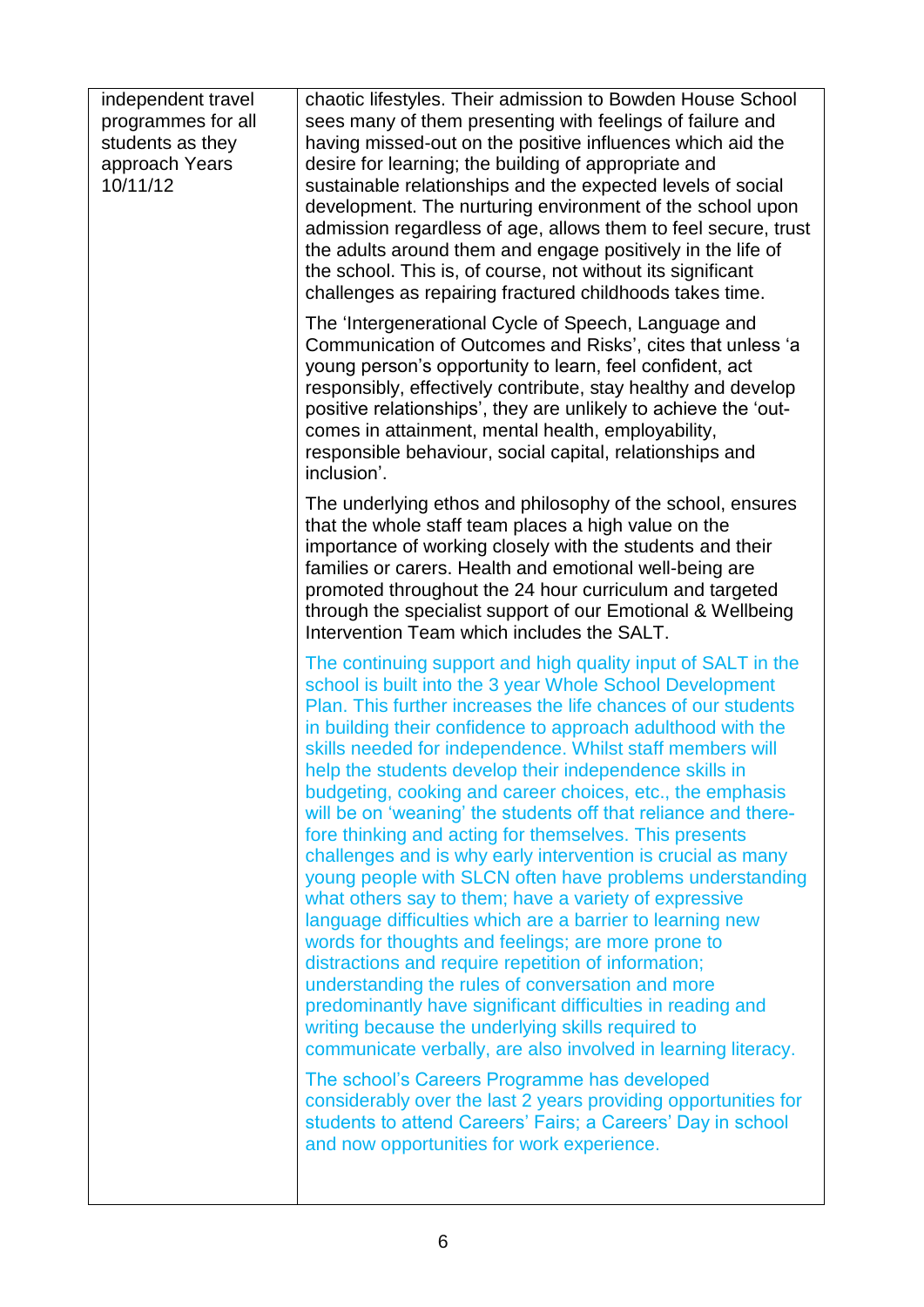| Many of our students<br>presented with high<br>levels of anxiety with<br>regards to COVID-19 -<br>the fear of coming to<br>school and leaving | Attendance throughout the pandemic was a split with a week<br>in school and the alternate week of remote learning. The<br>exception was our most vulnerable students including LAC and<br>the day students.<br>Many of our students presented with high levels of anxiety with                                                                                                                                                                                                                                                                                                                                                                                                                                                                                                                                                                                                                                            |
|-----------------------------------------------------------------------------------------------------------------------------------------------|---------------------------------------------------------------------------------------------------------------------------------------------------------------------------------------------------------------------------------------------------------------------------------------------------------------------------------------------------------------------------------------------------------------------------------------------------------------------------------------------------------------------------------------------------------------------------------------------------------------------------------------------------------------------------------------------------------------------------------------------------------------------------------------------------------------------------------------------------------------------------------------------------------------------------|
| vulnerable family<br>members exposed to<br>the risk of the virus<br>and aware of their own<br>vulnerability.                                  | regards to COVID-19 – the fear of coming to school and leaving<br>family members; vulnerable family members exposed to the<br>risk of the virus and their own vulnerability. As a consequence,<br>school<br>witnessed<br>increased<br>levels<br>the<br><b>of</b><br><b>SEMH</b><br>needs/behaviour and therefore the desirability for additional<br>therapeutic support for all students to improve their ability to<br>engage more effectively in their learning during the school day,<br>was seen as crucial in avoiding further gaps in their learning.<br>Although guidance and financial support through this grant was<br>primarily geared towards funding for external tutors, the<br>students of Bowden House School respond to the familiarity<br>and consistency of our staff team and over the years, the<br>school has made a conscious decision not to employ agency<br>or temporary staff for that reason. |
|                                                                                                                                               | Bowden House therefore, followed the DfE guidance in utilising<br>the catch-up premium grant 'in a way that suits their cohort and<br>circumstances'                                                                                                                                                                                                                                                                                                                                                                                                                                                                                                                                                                                                                                                                                                                                                                      |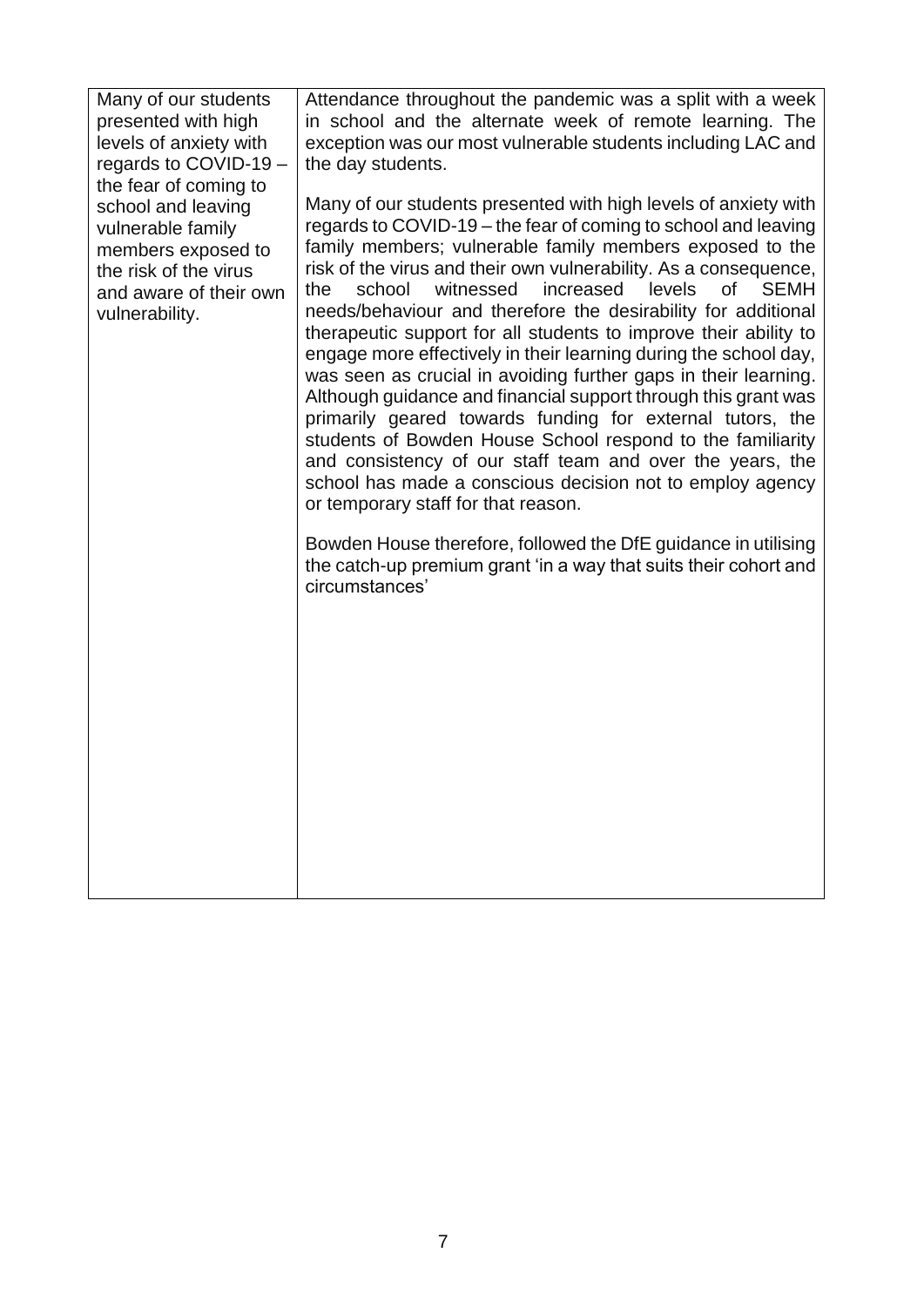#### **Research based evidence of the impact on the provision of SALT in Bowden House School**

This details how we have and intend to spend our pupil premium (and recovery premium funding) **this academic year** to address the challenges listed above. Budgeted cost: £20, 000

| <b>Activity</b>                                                                                | <b>Evidence that supports this</b><br>approach                                                                                                                                                                                                                                                                                                                      | <b>Challenge</b><br>number(s)<br>addressed |
|------------------------------------------------------------------------------------------------|---------------------------------------------------------------------------------------------------------------------------------------------------------------------------------------------------------------------------------------------------------------------------------------------------------------------------------------------------------------------|--------------------------------------------|
| To address the needs of<br>students with speech,<br>language and communication<br>difficulties | 'Children and young people who<br>struggle to communicate will often<br>also struggle to engage in and enjoy<br>education. Almost all aspects of<br>school life are language based)<br><b>Bercow Review of Services for</b><br>Children & Young People (0-19) with<br><b>SLCN, 2008</b>                                                                             | 1, 2 & 3                                   |
|                                                                                                | Amongst a range of<br>recommendations to Government,<br>this DfE publication identified the<br>importance of embedding speech,<br>language and communication in the<br>curricula adding that 'there was<br>evidence that an inability to<br>communicate effectively can put<br>children and young people at risk of<br>poorer outcomes in a number of<br>respects'. |                                            |
|                                                                                                | The Royal College of Speech &<br>Language Therapists detail an<br>Intergenerational Cycle of Speech,<br>Language & Communication<br>Outcomes and Risks and<br>recommend a collaborative<br>approach in breaking the cycle.<br>GivingVoice, info@rcslt.org                                                                                                           |                                            |
| Developing our students<br>access to greater Cultural<br>Capital                               | Bowden House School will continue<br>to invest in a high level of SALT<br>provision and develop its link to the<br>Topic and Social Skills programmes.<br>This will ensure that access to<br>Cultural Capital, which has<br>previously been a scare resource for<br>our students, is an intrinsic<br>component across the whole<br>curriculum.                      | 4                                          |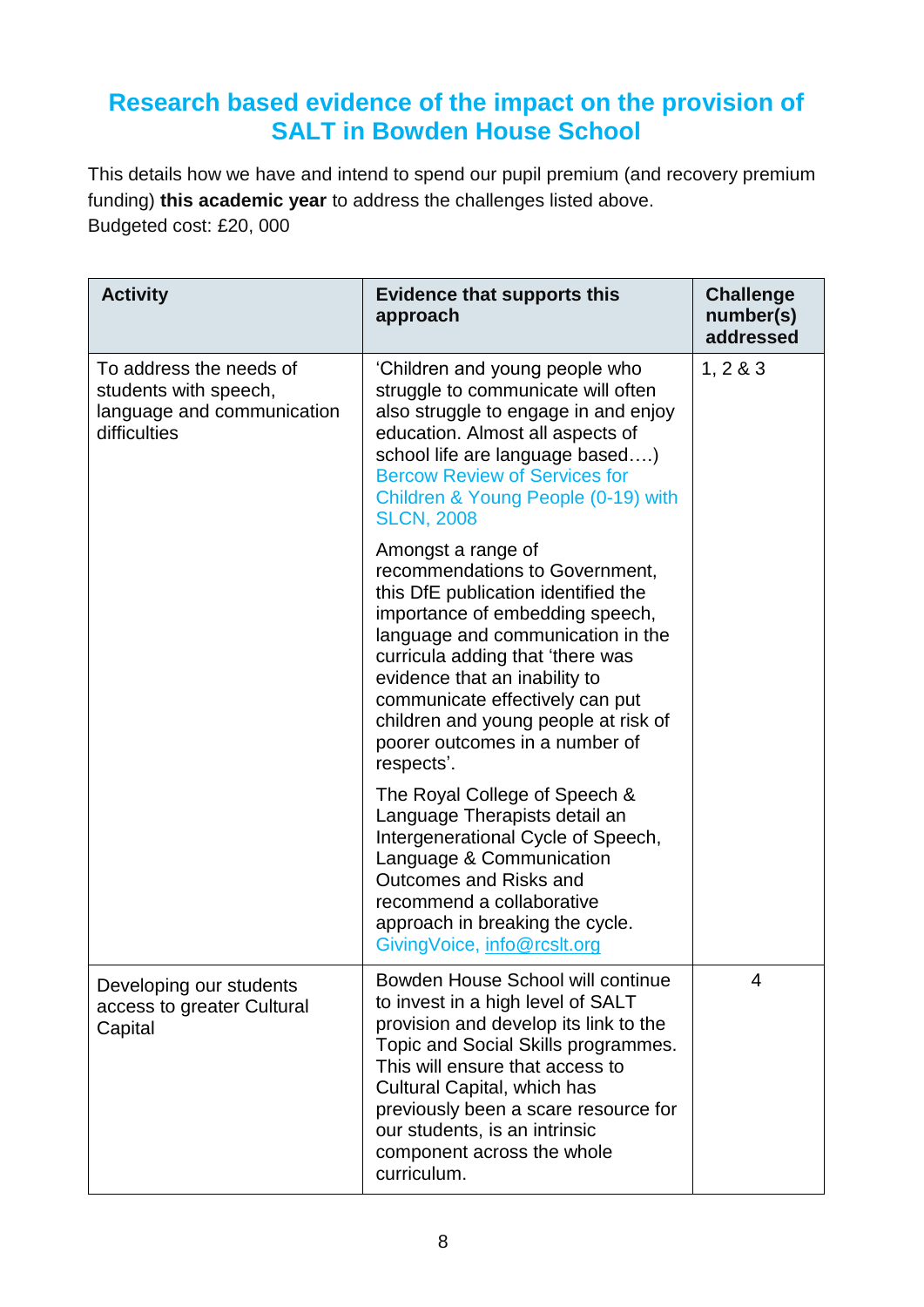|                                                                                                                                                                                                                                                                                                                                                                                                                        | 'As part of making a judgement about<br>the quality of education, Ofsted<br>Inspectors will consider how well<br>leaders use the curriculum to<br>enhance the experience and<br>opportunities to children, particularly<br>the most disadvantaged' Anni<br><b>McTavish, Early Education</b><br>Associate, (The British Association for<br>Early Childhood Education, ibid 142<br>p31)<br>Ofsted view Cultural Capital as 'the<br>essential knowledge that children<br>need to prepare them for future<br>success' |   |
|------------------------------------------------------------------------------------------------------------------------------------------------------------------------------------------------------------------------------------------------------------------------------------------------------------------------------------------------------------------------------------------------------------------------|-------------------------------------------------------------------------------------------------------------------------------------------------------------------------------------------------------------------------------------------------------------------------------------------------------------------------------------------------------------------------------------------------------------------------------------------------------------------------------------------------------------------|---|
| Continue the development of<br>the post-16 programme within<br>both the education and care<br>teams to encourage<br>independence and confidence<br>in our students as they<br>approach leaving school<br>A key factor will be the growth<br>in our students' language and<br>communication collateral with<br>support from the adults<br>around them in and out of<br>class including the advisory<br>role of the SALT | 'The core focus of any effort to<br>enhance and encourage<br>independence is a functional<br>communication system. In this<br>context, functional means a way to<br>be understood by others and under-<br>stand responses'.<br>(https://inclusiveteach.com,<br>2020/03/26/send-encouraging-inde-<br>pendence)<br>Our school has built in<br>independence and life skills into the<br>curriculum particularly in care time<br>where they cover all aspects of                                                      | 5 |
|                                                                                                                                                                                                                                                                                                                                                                                                                        | Foolish<br>naths and<br>Independent<br>digital<br>skills<br>Social<br>inclusion<br><b>Employability</b><br>Learning<br>for All<br><b>Community</b><br>participation<br><b>Confidence</b><br><b>Health and</b><br>Learning for All. (Moor House School<br>& College)                                                                                                                                                                                                                                               |   |
|                                                                                                                                                                                                                                                                                                                                                                                                                        | As they progress through the school,<br>it is essential that we educate our<br>students for the life they will lead as<br>adults. With consistent support to<br>follow instructions; ask for help;<br>understand the complexities of<br>vocabulary, students aim to become<br>confident communicators with sound<br>speech and language skills                                                                                                                                                                    |   |